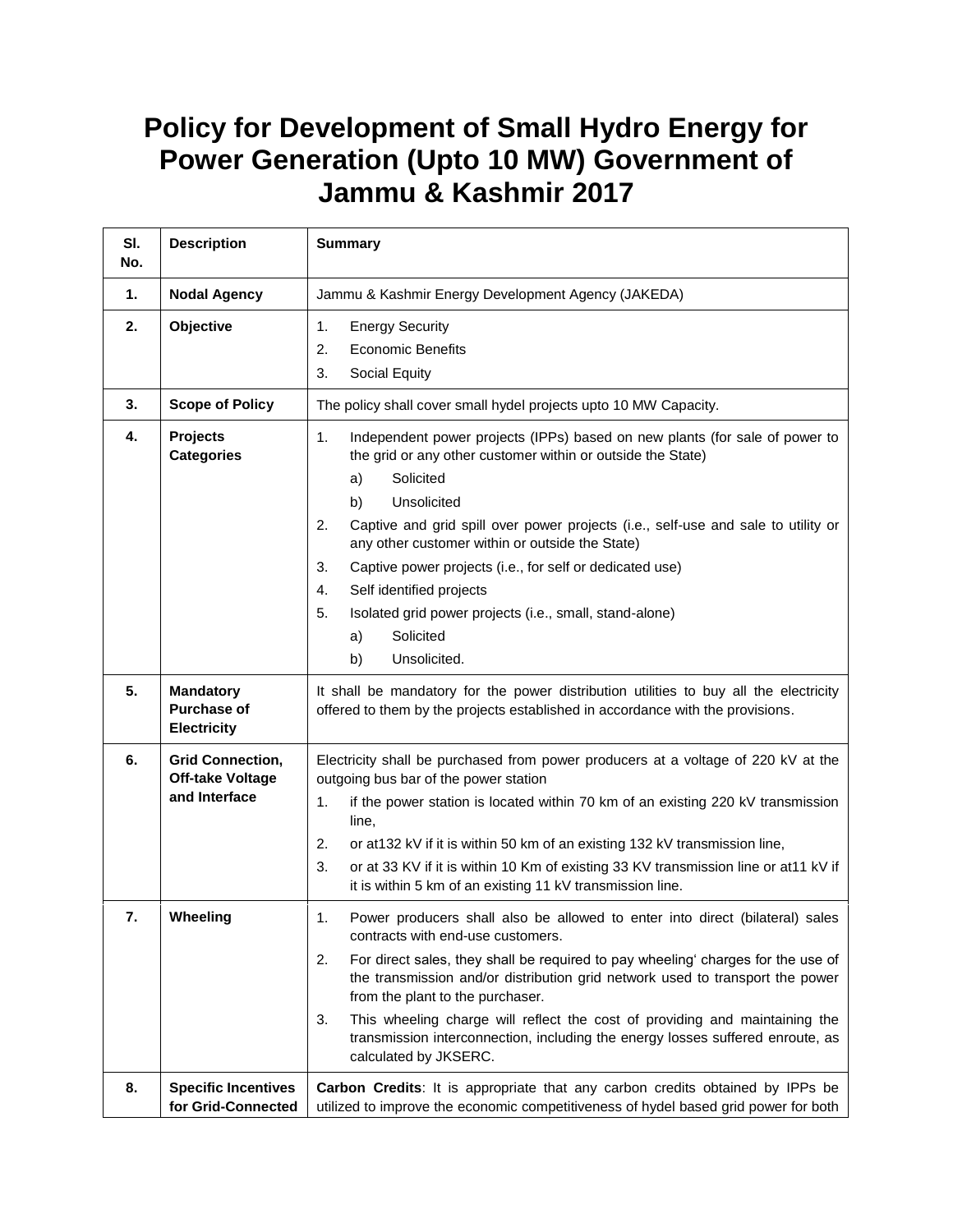|     | <b>IPPs</b>                                                                              | the procurer and the producers.                                                                                                                                                                                                                                                                                                                                                                    |
|-----|------------------------------------------------------------------------------------------|----------------------------------------------------------------------------------------------------------------------------------------------------------------------------------------------------------------------------------------------------------------------------------------------------------------------------------------------------------------------------------------------------|
| 9.  | <b>Facilities for</b><br><b>Captive and Grid</b>                                         | <b>Net Purchase and Sales:</b>                                                                                                                                                                                                                                                                                                                                                                     |
|     | <b>Spill over Projects</b>                                                               | Net purchase and sales-or net billing -arrangements will involve measurement of<br>the electricity received and supplied to the utility by the power producer using two<br>separate sets of unidirectional meters.                                                                                                                                                                                 |
|     |                                                                                          | <b>Net Metering:</b>                                                                                                                                                                                                                                                                                                                                                                               |
|     |                                                                                          | A power project of capacity up to 10 MW set up for self (captive) or dedicated<br>a)<br>use may also supply surplus electricity to the power utility while at other times<br>drawing electricity from the utility to supplement its own production for local<br>use.                                                                                                                               |
|     |                                                                                          | Net metering arrangements may involve separate sets of unidirectional meters<br>b)<br>for recording the electricity received and supplied to the utility by the power<br>producer, or special bidirectional meters capable of instantaneously recording<br>net power transfers.                                                                                                                    |
|     |                                                                                          | <b>Banking:</b>                                                                                                                                                                                                                                                                                                                                                                                    |
|     |                                                                                          | Under this arrangement, a producer may generate and supply power to the<br>a)<br>grid at one location and receive an equivalent number of units for self use (say,<br>at a factory) at a different or physically distant location on the grid at a different<br>time without paying any wheeling charges, but subject to the distance limits for<br>power input and off take as noted in clause 6. |
|     |                                                                                          | Any excess (net) units supplied by the producer's plant in a given month shall<br>b)<br>be credited to the producer on a rolling monthly basis (i.e., deducted from the<br>next month's consumption).                                                                                                                                                                                              |
| 10. | <b>Facilities for Off-</b><br>grid and Dispersed<br><b>RE Power</b><br><b>Generation</b> | For projects up to 11 kV that are not connected to national or regional utility grids,<br>such projects Environmental clearance shall not be required, provided minimum<br>permitting requirements, as defined, are met.                                                                                                                                                                           |
| 11. | <b>Financial and</b><br><b>Fiscal Incentives</b>                                         | These facilities shall be equally applicable to private, public-private, and public<br>sector hydropower projects.                                                                                                                                                                                                                                                                                 |
|     |                                                                                          | <b>Fiscal Incentives:</b>                                                                                                                                                                                                                                                                                                                                                                          |
|     |                                                                                          | No entry tax or sales tax for machinery equipment and spares.<br>a)                                                                                                                                                                                                                                                                                                                                |
|     |                                                                                          | b)<br>Exemption from income tax.<br>Repatriation of equity along with dividends freely allowed, subject to rules and<br>C)                                                                                                                                                                                                                                                                         |
|     |                                                                                          | regulations prescribed by the Government Jammu& Kashmir.                                                                                                                                                                                                                                                                                                                                           |
|     |                                                                                          | Parties may raise local and foreign finance in accordance with regulations<br>d)<br>applicable to industry in general.                                                                                                                                                                                                                                                                             |
|     |                                                                                          | <b>Financial Incentives:</b>                                                                                                                                                                                                                                                                                                                                                                       |
|     |                                                                                          | Permission for power generation companies to issue corporate registered<br>a)<br>bonds.                                                                                                                                                                                                                                                                                                            |
|     |                                                                                          | Permission to issue shares at discounted prices to enable venture capitalists to<br>b)<br>be provided higher rates of return proportionate to the risk                                                                                                                                                                                                                                             |
|     |                                                                                          | Non-residents allowed to purchase securities issued by Jammu & Kashmiri<br>C)<br>companies without the Government of Jammu& Kashmir's permission.                                                                                                                                                                                                                                                  |
| 12. | Sale of Power to<br>Grid or any other<br><b>Customer within or</b>                       | The bidding variable shall be upfront premium only. The threshold value of upfront<br>premium shall be Rs 3.0 lacs per MW.                                                                                                                                                                                                                                                                         |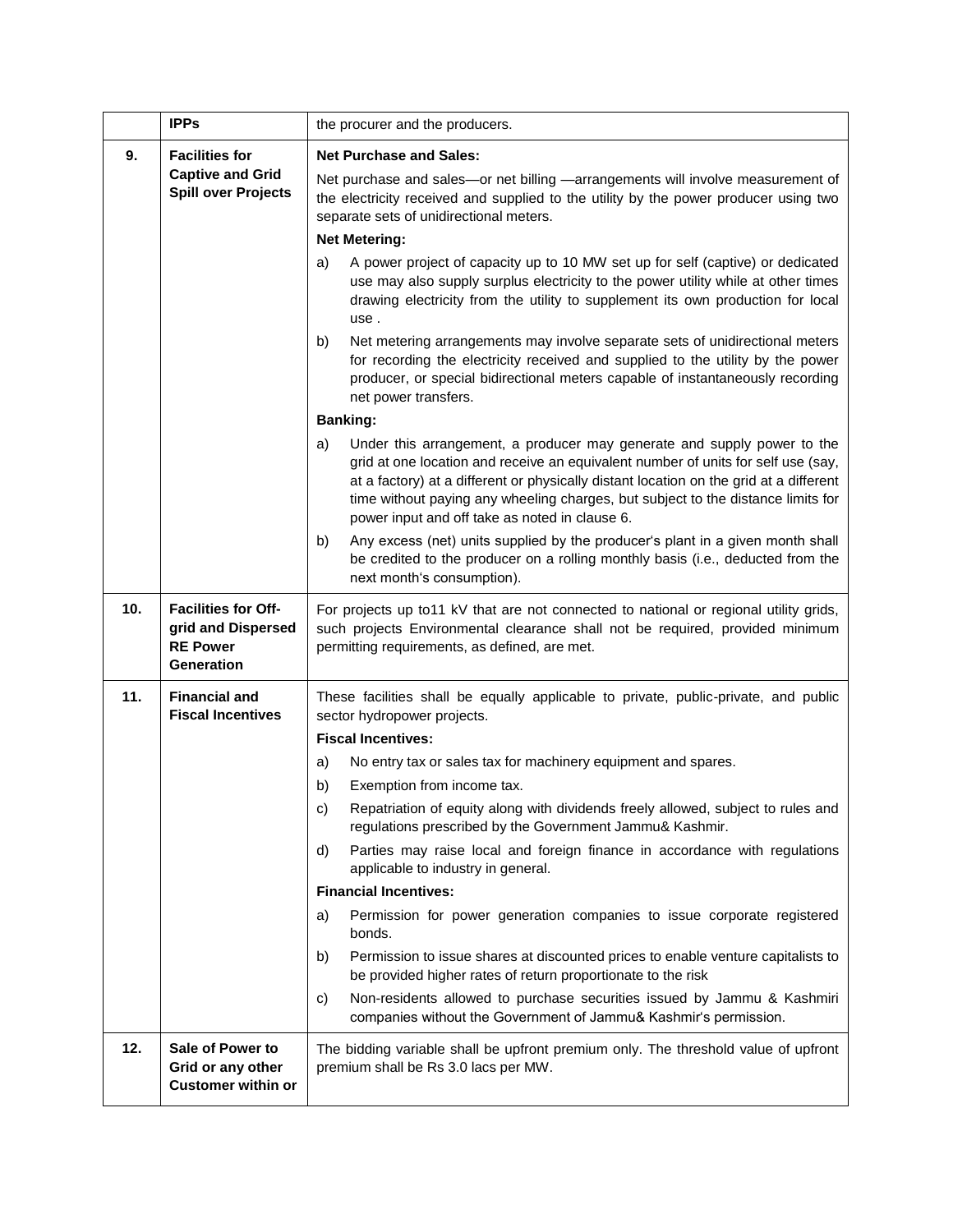|     | outside the State         | <b>Details required for Unsolicited Proposals:</b>                                                                                                                                                                                                                                                                             |
|-----|---------------------------|--------------------------------------------------------------------------------------------------------------------------------------------------------------------------------------------------------------------------------------------------------------------------------------------------------------------------------|
|     |                           | Statement of qualification of project sponsors, listing relevant corporate<br>a)<br>experience, personnel, and financial capacity,                                                                                                                                                                                             |
|     |                           | b)<br>Project name                                                                                                                                                                                                                                                                                                             |
|     |                           | c)<br>Project location (including geographical or GPS coordinates)                                                                                                                                                                                                                                                             |
|     |                           | d)<br>Proposed net installed capacity (MW) and expected annual energy output<br>(MWh)                                                                                                                                                                                                                                          |
|     |                           | Basic outline of plant and structures<br>e)                                                                                                                                                                                                                                                                                    |
|     |                           | f)<br>Summary implementation plan, committing milestones for project preparation,<br>implementation and completion date.                                                                                                                                                                                                       |
|     |                           | Estimated distance from the nearest 132 kV or 33 KV or 11 kV line or grid<br>g)<br>station.                                                                                                                                                                                                                                    |
|     |                           | <b>Processing Steps for Unsolicited Proposals:</b>                                                                                                                                                                                                                                                                             |
|     |                           | Submission of Unsolicited Proposals<br>$\bullet$                                                                                                                                                                                                                                                                               |
|     |                           | Evaluation of Unsolicited Proposals and Issuance of Letter of Intent<br>$\bullet$                                                                                                                                                                                                                                              |
|     |                           | <b>Feasibility Study</b><br>٠                                                                                                                                                                                                                                                                                                  |
|     |                           | Validity Period of Letter of Intent<br>$\bullet$                                                                                                                                                                                                                                                                               |
|     |                           | Request for Determination of Tariff<br>$\bullet$                                                                                                                                                                                                                                                                               |
|     |                           | Performance Guarantee and Letter of Support                                                                                                                                                                                                                                                                                    |
|     |                           | <b>Process Steps for Solicited Proposals</b>                                                                                                                                                                                                                                                                                   |
|     |                           | <b>Request for Proposals</b><br>$\bullet$                                                                                                                                                                                                                                                                                      |
|     |                           | Bid Bond, Upfront Premium , Performance guarantee and Letter of Support<br>$\bullet$                                                                                                                                                                                                                                           |
|     |                           | Process Subsequent to Issuance of LoS<br>$\bullet$                                                                                                                                                                                                                                                                             |
| 13. | <b>Fee Structure</b>      | Registration 5000 Rs.<br>1.                                                                                                                                                                                                                                                                                                    |
|     |                           | 2.<br>Prequalification fee including cost of prequalification Documents 25000 Rs.                                                                                                                                                                                                                                              |
|     |                           | 3.<br>Cost of RFP documents<br>25000 Rs.                                                                                                                                                                                                                                                                                       |
|     |                           | 4.<br>Project facilitation and evaluation expenses for projects registered with<br><b>JAKEDA Government</b>                                                                                                                                                                                                                    |
|     |                           | $1 \leq 5$ MW : 25000 Rs.                                                                                                                                                                                                                                                                                                      |
|     |                           | $2 > 5$ MW to 10 MW : 50000 Rs.                                                                                                                                                                                                                                                                                                |
|     |                           | Solicited projects : Threshold value shall be Rs 3.0 lac /MW<br>5.                                                                                                                                                                                                                                                             |
|     |                           | 6.<br>Unsolicited projects : Threshold premium of Rs.3.0 lac per MW whichever is<br>higher                                                                                                                                                                                                                                     |
|     |                           | Performance Guarantee for successful commissioning of the project before<br>7.<br>issuance of Letter of Support (LoS) by JAKEDA                                                                                                                                                                                                |
|     |                           | (Solicited Projects) Rs. 5,00,000/MW capacity                                                                                                                                                                                                                                                                                  |
|     |                           | Unsolicited projects<br>Rs. 5,00,000/MW capacity                                                                                                                                                                                                                                                                               |
|     |                           | Legal/processing fees Rs. 1,00,000<br>8.                                                                                                                                                                                                                                                                                       |
| 14. | Lock-in Period            | The 'Main Sponsor' (defined as the individual or group holding at least26% equity in<br>the IPP project), together with other initial project shareholders, must hold 51% of<br>the project equity for a period up to the project's Commercial Operations Date<br>(COD). After COD free transfer of shares shall be permitted. |
| 15. | <b>Types of Contracts</b> | 1.<br>IPP projects for sale of all power to the grid system may be implemented<br>through either 'Build, Own and Operate' (BOO) and 'Build, Own, Operate, and                                                                                                                                                                  |